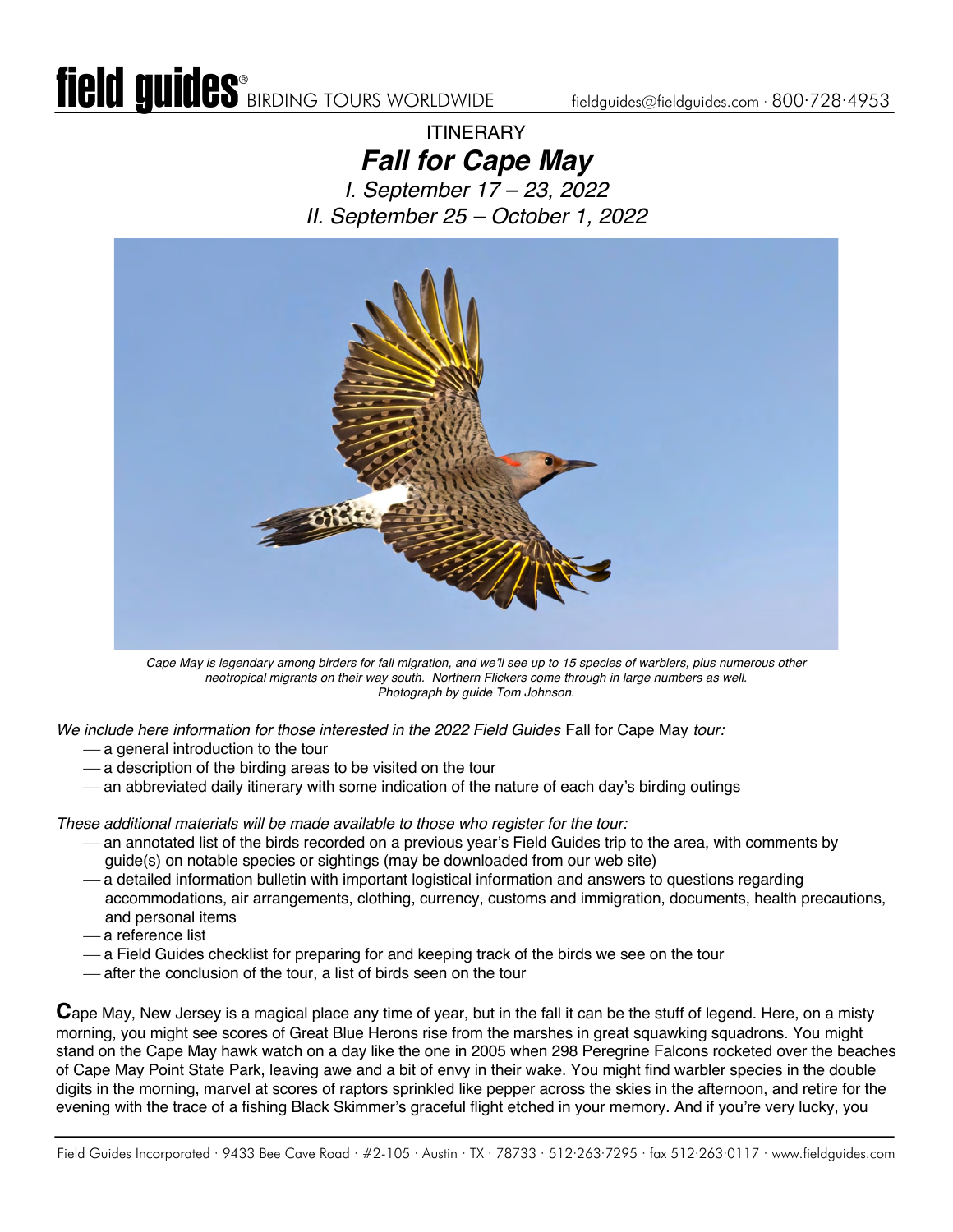might awaken in the morning to discover a fabled "fallout," when weather conditions conspire to dump a mother lode of feathered jewels onto the southernmost tip of New Jersey.

Cape May is ideally situated for a study of bird migration. Bounded on the east by the Atlantic Ocean and on the west by the Delaware Bay, the Cape May peninsula is a natural cul-de-sac and migration trap for an extraordinary number and tremendous variety of southbound migrants. We can expect to see about a dozen species of raptors, likely including big flights of Cooper's and Sharp-shinned hawks, American Kestrels, Merlins, and Peregrine Falcons. Cape May is also legendary for its waterfowl, shorebird, and landbird migrations. A cold front and northwest winds in late September or early October may yield thousands of Tree Swallows as well as scores of Northern Flickers, Eastern Wood-Pewees, Blue Jays, vireos, warblers, and sparrows, all visible within a few hours of leisurely birding. And the area is famous for its vagrants and species otherwise unusual on the Atlantic coast: Eurasian Wigeon, Swainson's Hawk, Marbled Godwit, Western Kingbird, Dickcissel, and Lark and Clay-colored sparrows are among the regulars in this category, and past tours have found Rufous Hummingbird, Say's Phoebe, Wilson's Phalarope, Common Raven, and Northern Wheatear as well.

Ecologically, Cape May is an extension of the New Jersey coastal plain. The dunes in late September and early October are ablaze with goldenrods and asters, and several species of migrant butterflies usually add to the animation along the coastline. Further inland, Wax Myrtle and Red Cedar thickets and woodlots of Red Maple and Sweetgum provide shelter for weary landbird migrants attempting to avoid the eager eyes of the Cooper's and Sharp-shinned hawks and the little terror that is the Merlin.

From the Cape May peninsula itself, we'll travel several miles up the coast to visit the seawatch site in Avalon, the coastal sandspit of Stone Harbor Point, which often holds hundreds or thousands of shorebirds, and saltmarshes around Stone Harbor and on Nummy Island, which should provide good looks at a variety of herons and egrets, plus our best chances at Saltmarsh, Nelson's, and Seaside sparrows. During our stay in Cape May, we'll have time to visit (and re-visit) some of the most productive birding locations on America's east coast. Comfortable accommodations, good meals, and easy birding will make our Cape May experience a memory not soon forgotten.



*We'll keep a lookout for anything out of the ordinary, such as this out-of-range Townsend's Warbler, as we sift through the numbers of migrants on the beaches and in the woodlots of Cape May. Photograph by guide Tom Johnson.*

**All participants will be required to confirm they will have completed a full COVID vaccination course at least two weeks prior to the tour (which, for tours departing on or after March 1, 2022, includes a booster)**. Having a vaccinated group will greatly diminish but not eliminate the possibility of the group and individual participants being adversely affected by COVID-19. **We are requiring all of our staff guides to be vaccinated, including getting the booster**. Note too, that many travel destinations are or soon will be requiring proof of vaccination for entry to bypass testing delays or quarantine, and that entry requirements for a destination can change at any time. Proof of a booster shot, too, may become a requirement for some travel destinations if they choose to declare that vaccinations do not last indefinitely. And having a booster means your risk is lowered and your travel plans and those of our group are less likely to be disrupted.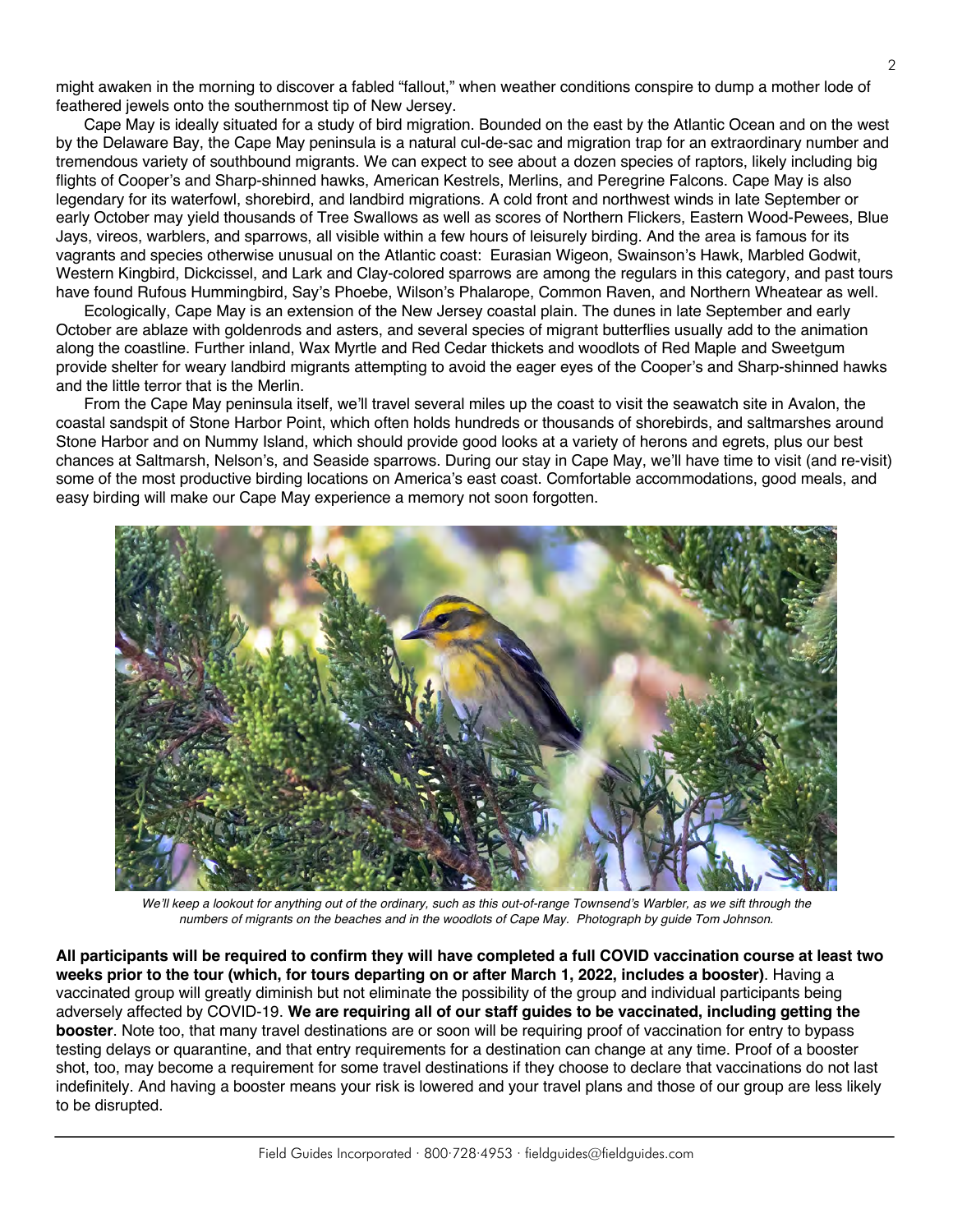We want to be sure you are on the right tour! Below is a description of the physical requirements of the tour. If you are *concerned about the difficulty, please contact us about this and be sure to fully explain your concerns. We want to make sure you have a wonderful time with us, so if you are uncomfortable with the requirements, just let us know and we can help you find a better fitting tour! Field Guides will not charge you a change or cancellation fee if you opt out within 10 days of depositing.*

#### **Physical requirements of this tour**

- **TRAILS & WALKING**: There will be moderate amounts of walking but mostly on flat ground (up to 2 miles per day). Although most of it will be on paved or gravel roads, we will be on some trails and boardwalks but they're well-maintained and will have no significant obstacles. Please note that we will probably walk a short distance on a sandy beach as well.
- **POTENTIAL CHALLENGES**: Keep in mind that we may stand for long periods of time while we explore the Cape May area and its birds! Participants must be comfortable and capable on their feet.
- **PACE**: The days will be relatively long, but fairly relaxed. Participants can expect early mornings (6:30-7:00 a.m. departures, with field breakfasts); both morning and afternoon birding sessions, with occasional afternoon breaks. Please note, however, that we cannot guarantee afternoon breaks every day.
- **WEATHER**: Fall weather is usually mild at Cape May. Expect temperatures in the 50s in the evening, with days ranging from the low 60s to low 80s F. Rain showers and windy conditions are possible.
- **VEHICLE SEATING:** So that each participant has equal opportunity during our travel, we employ a seat rotation system on all tours. Participants will need to be flexible enough to maneuver to the back of the vehicle on occasion. Those who experience motion sickness will need to bring adequate medication for the duration of the tour, as we are not able to reserve forward seats for medical conditions.
- **BATHROOM BREAKS:** We will plan to make regular stops at indoor, modern facilities. If bush stops are needed between these breaks, participants must be comfortable and prepared to use nature.
- **OPTING OUT:** As this short tour stays at the same lodging throughout, participants may be able to opt out of a day or half-day, if they desire, and depending on the itinerary for that day.

If you are uncertain about whether this tour is a good match for your abilities, please don't hesitate to contact our office; if they cannot directly answer your queries, they will put you in touch with the guide.



# **About the Birding Areas**

#### **Higbee Beach Wildlife Management Area (WMA)**,

an extensive area of fields, hedgerows, and forest along the Delaware Bay shore, offers some of the best migration birding in New Jersey. Five large fields, surrounded by woodland and crisscrossed by tracks, offer plenty of resting and feeding places for birds, and plenty of vantage points for birders. On a "wave day," when large numbers of migrants are moving, it can be superb for migrant passerines including woodpeckers, flycatchers, warblers, vireos, tanagers, orioles, and sparrows. This location offers our best chances for Prairie Warbler, Blue Grosbeak, Indigo Bunting, and Red-headed Woodpecker.

**Cape May Point State Park** features coastal thickets, marshes, and small ponds, which are often filled with a variety of herons and shorebirds. The constant presence of migrating raptors, especially accipiters and falcons, makes the area a major attraction, even on light flight days. The Cape May Bird Observatory's hawk watch platform—the official counting station at Cape May—is a fine spot from which to watch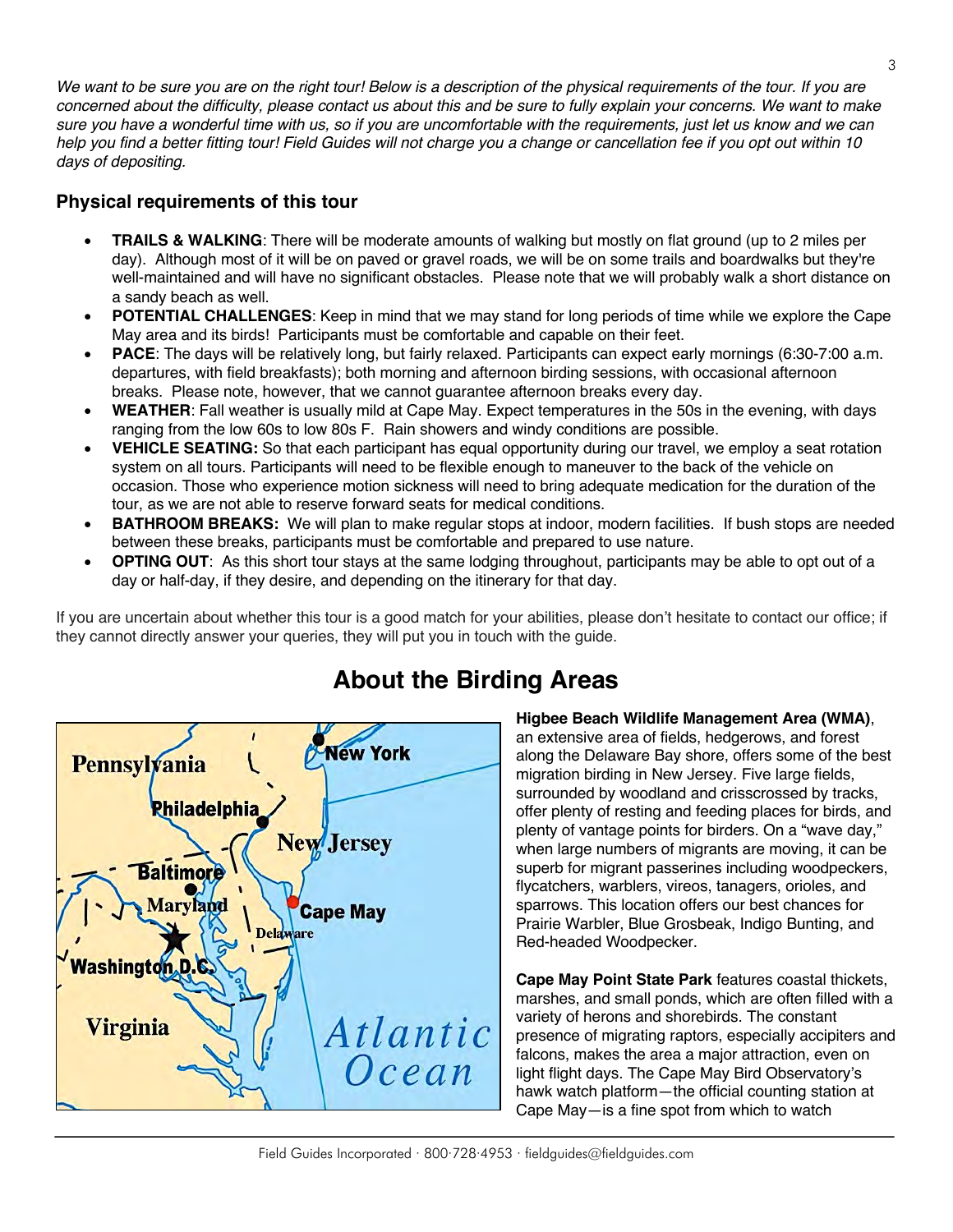approaching raptors arriving at the point, and the nearby beachfront provides an excellent vantage of the Atlantic. Forster's and Royal terns commonly feed offshore at this time of year, easterly winds sometimes bring jaegers in close, and Bottlenose Dolphins often gather in huge pods prior to their journey south.

**Cox Hall Creek WMA** is a 253-acre former golf course with paved paths winding through its old fairways; it is now maintained as grassland and savannah, wooded copses, and a beautiful swamp forest along Cox Hall Creek. Locally, it is one of our best sites for woodpeckers, Eastern Bluebird, White-breasted Nuthatch, Brown Creeper, Eastern Towhee, and Chipping Sparrow, and the park's trout-stocked main pond is a magnet for migrating Ospreys.

Lake Lily, adjacent to the Cape May Bird Observatory's Northwood Center, is a small lake good for unusual ducks such as Eurasian Wigeon, while the surrounding shrubbery sometimes harbors an assortment of warblers or sparrows—and sometimes such vagrants as Western Kingbird. The area around the Northwood Center itself is often alive with mixed passerine flocks – led by local Carolina Chickadees and Tufted Titmice, and accompanied by any migrants in the area – and we'll make regular checks there to see what's around.

**The South Cape May Meadows Nature Preserve** (locally known as "The Meadows") is an extensive area just north of Cape May Point that can be good for shorebirds (if water levels are low) and/or puddle ducks (if water levels are higher). The property, owned by The Nature Conservancy, has a lengthy beachfront from which we can scan for terns, skimmers, and early scoters; we'll also keep an eye out for Virginia Rails and Soras, both of which sometimes haunt the stands of cattails that blanket the reserve. This is a regular resting spot for the Lesser Black-backed Gull, which is found in small numbers in Cape May.

**Stone Harbor** is located a few miles north of Cape May and includes vast salt marshes and tidal flats as well as good overlooks of the ocean. This area and nearby **Nummy Island** should provide looks at good numbers of egrets, herons of several species (including Yellow-crowned Night-Heron), and Glossy Ibis as well as Boat-tailed Grackle, Seaside and Saltmarsh sparrows, and Clapper Rail. This is an area to watch for lingering Piping Plovers.

**The Coast Guard ponds**, two large freshwater ponds north of Cape May, are prime locations for various herons and egrets, Forster's Tern, and assorted waterfowl and shorebirds. Nearby **Two Mile Landing** is another good spot for American Bittern, Clapper Rail, and various shorebirds, and has also turned up a handful of vagrants over the years – including 2018's Lapland Longspur.



*Black Skimmers are breeding birds in coastal New Jersey, and we should see many of them along the shore at Cape May. Photograph by guide Cory Gregory.*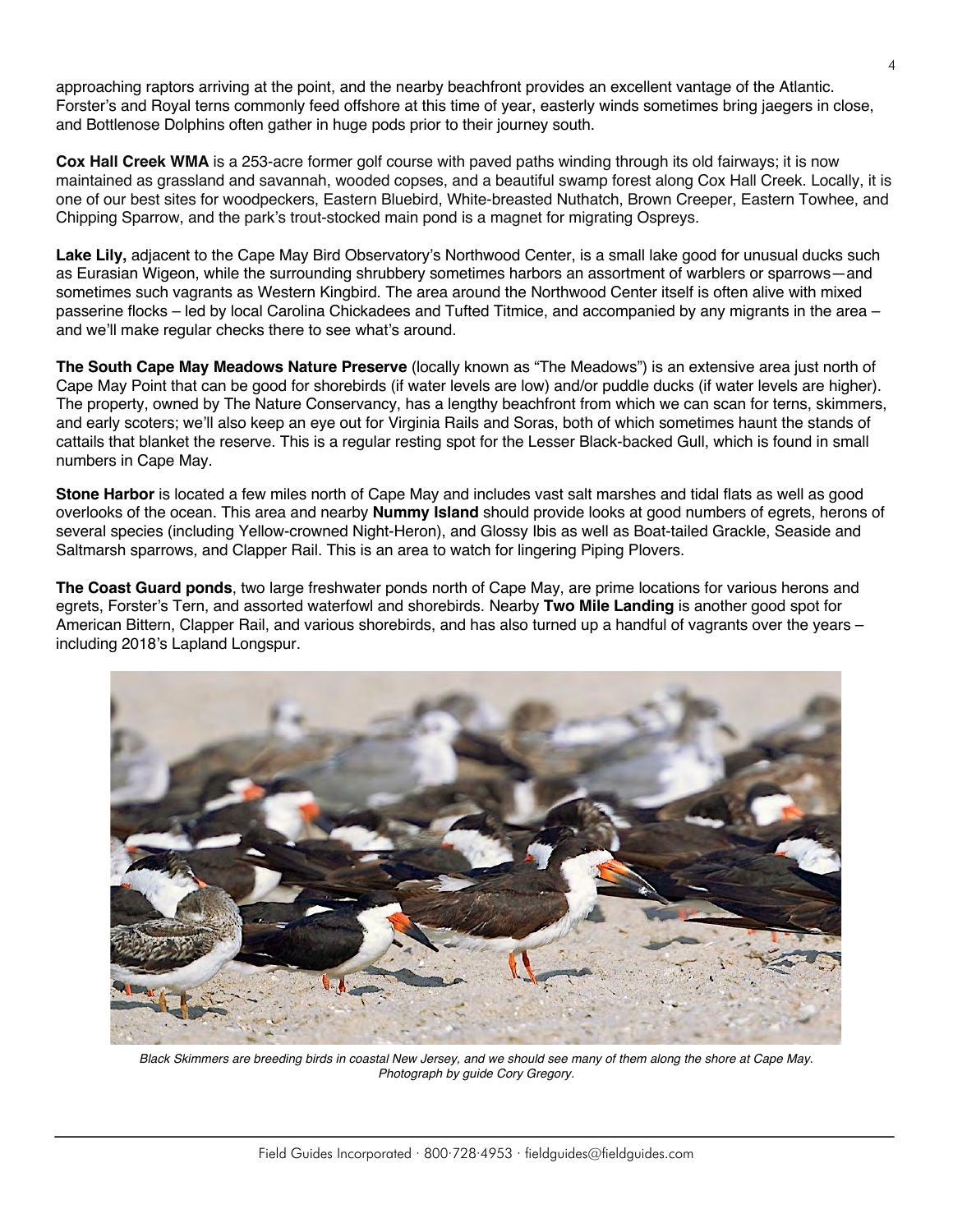### **Itinerary for Fall for Cape May**

**Day 1. Arrival in Cape May**. *Those participants who are flying into the Philadelphia airport (PHL) and driving down with us should plan to meet outside the baggage claim area of Terminal B/C, on the curb just outside the doors from luggage belts C and D – at 2:30 p.m. If you are planning to drive with us to Cape May, we must have your arrival flight information.*

One we've checked into our hotel, we'll plan a short afternoon birding jaunt, if the weather and flight arrival times allow. (If you're arriving separately, check for a message with the hotel front desk when you get there.) Following our excursion, we'll head to one of Cape May's many fine restaurants for dinner and discussion of plans for the upcoming week. Night in Cape May.

**Days 2-6. Cape May and nearby areas**. As the movement of most migrants is strongly influenced by weather conditions (especially wind or rain), our exact schedule during these five days will be flexible so that we can adapt to the conditions of the moment. Different areas will be more or less productive for birding depending on such things as tide, wind direction, and the weather at the time, but during our stay we plan to visit all of the best spots in and near Cape May, many of them more than once.

On one of the days, we will take a two-hour boat tour of the back bay areas of Cape May and nearby Wildwood. From our comfortable boat (maximum of forty passengers), we should get good looks at a variety of shorebirds, herons, and terns as well as Peregrine Falcon and Clapper Rail. After five days, we will have visited the area's best birding spots and observed a representative cross section of Cape May's migrant and resident birds. It should be an exciting week! Nights in Cape May.

**Day 7. Departure from Cape May**. After a final morning birding in Cape May, we'll head north to the Philadelphia Airport. We'll plan to arrive at around 2:00 p.m. **If you are driving north with us, please do not schedule a flight before 4:00 p.m.**

## **About Your Guides**

**Megan Edwards Crewe** has been birding since childhood, when she discovered she could have her father all to herself (rather than sharing him with her brother and sisters) if she was willing to get up very early on Saturdays and tromp around the woods in search of birds. After graduating from Purdue University, she sampled an impressive variety of jobs (including veterinary technician, park ranger, junior high school science teacher, freelance writer and computer programmer) before discovering Field Guides. Since joining the company more than two decades ago, Megan—who brims with information and enthusiasm—has delighted in sharing the wonders and adventures of birding and the

*"Megan Crewe is a star, with superb birding (and people) skills, unbounded patience, and a fascinating trove of bird lore… We were abundantly favored and look forward to future trips with her." J.H., Spring in Cape May*

natural world with tour participants. One unexpected bonus of the job was meeting her husband, Mike, with whom she coled a trip to France in 2000. After bouncing back and forth between Europe and North America, they now live in a tiny village along the coast of the North Sea in England. She has led tours for Field Guides since 1997, including 21 of our previous Camargue and Pyrenees tours.

Visit https://fieldguides.com/our-staff/ for Megan's complete tour schedule; just click on her photo.

#### **Financial Information**

**FEE: \$3050 from Philadelphia DEPOSIT:** \$300 per person **FINAL PAYMENT DUE:** May 20, 2022 (Tour I); May 28, 2022 (Tour II) **SINGLE SUPPLEMENT (Optional\*):** \$600 **LIMIT: 7**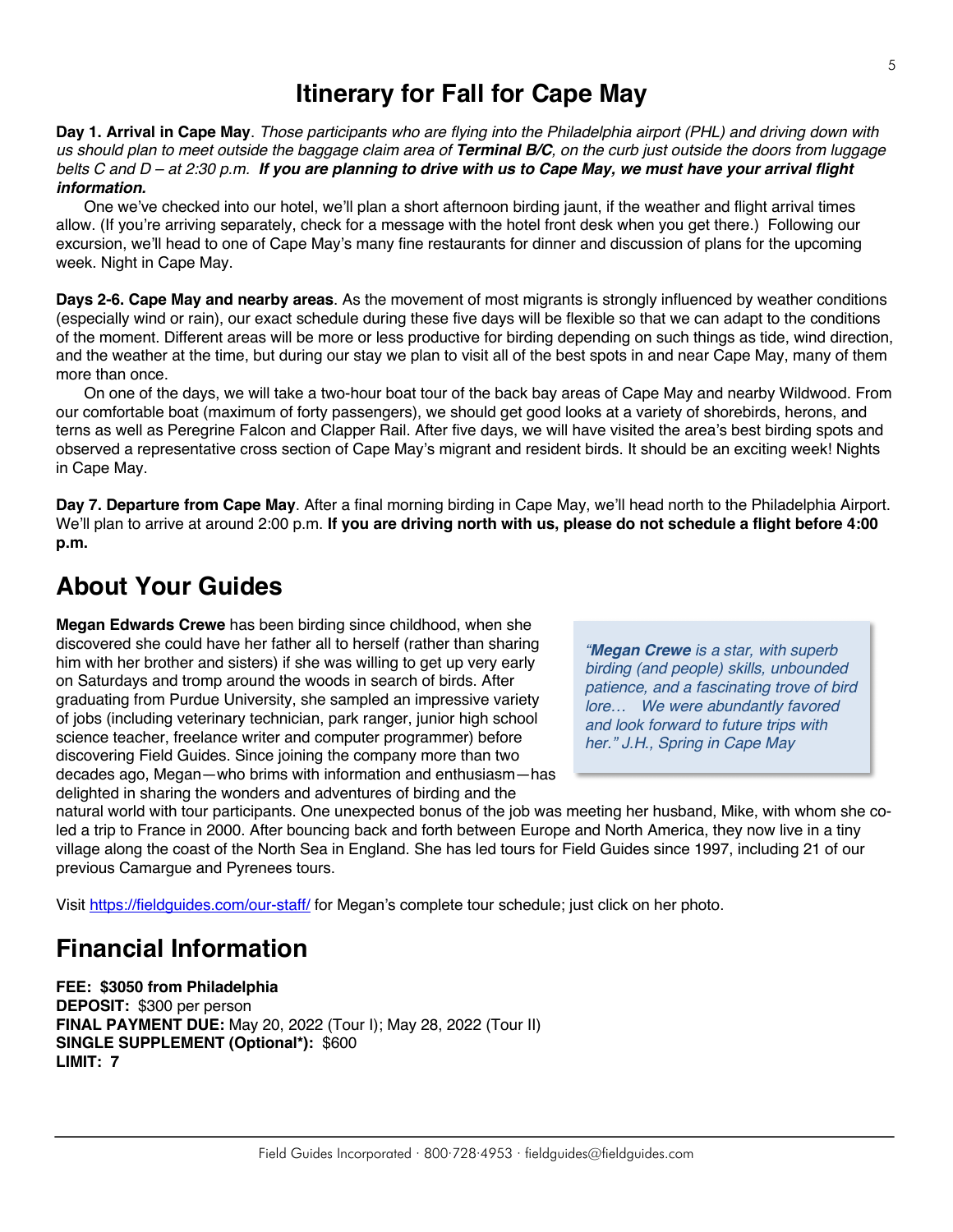#### **Special Note: Tour fees may be subject to change due to the global economic effects of COVID-19.**

We have published the itinerary and price for this tour with the understanding that during these uncertain times we are likely to encounter unforeseen changes. Some of our tours may incur higher costs due to increases in currency exchange rate fluctuations or COVID-19 related fees imposed by countries and/or suppliers. Travel and hospitality companies all over the world have been adversely affected by the pandemic, and there is no guarantee that all of the lodging and transportation we have booked for this tour will still be available at the time of departure. We hope to maintain our services as indicated in our itinerary as well as our published tour fee. However, if changes are required we will make every effort to maintain the quality of the itinerary as it is published with the most appropriate substitutions available. Should any necessary changes or other unforeseen causes result in an increase in service rates to us, we reserve the right to pass on those increases in fees to the tour participant.

### **Other Things You Need to Know**

**TOUR MANAGER:** The manager for this tour is Christine Boilard. Christine will be happy to assist you in preparing for the tour. If you have any questions, please don't hesitate to contact her!

**AIR ARRANGEMENTS**: Those participants who are flying into the Philadelphia airport (PHL) and driving down with us should plan to meet outside the baggage claim area of **Terminal B/C**, on the curb just outside the doors from luggage belts C and D – at 2:30 p.m on the first day of the tour. **If you are planning to drive with us to Cape May, we must have your arrival flight information.** We will return to Philadelphia by 2:00 p.m. on the final day of the tour; **please do not schedule a departure flight before 4:00 p.m.**

Field Guides is a full-service travel agency and your tour manager will be happy to assist you with flights to join this tour. Field Guides does not charge a service fee for these services to clients booking a tour. However, we understand that tech-savvy clients often prefer to shop online or that you may wish to use mileage to purchase tickets. Regardless of which method you choose, your tour manager will be happy to provide assistance regarding ticket prices and schedules, along with rental cars and extra hotel nights as needed.

Please be sure to check with your tour manager prior to purchasing your ticket to make sure the flights you have chosen will work well with the tour itinerary and that the tour is sufficiently subscribed to operate. Once purchased, most airline tickets are non-refundable and carry a penalty to change. Field Guides cannot be responsible for these fees. **Also, it is imperative that we receive a copy of your comprehensive flight itinerary—including any and all flights not covered in the tour fee—so that we may track you in the event of missed connections, delays, or other mishaps.**

**LUGGAGE:** Please be aware that many airlines have recently modified their luggage policies and are charging additional fees for checked bags. Updates could easily occur before your departure, so you may wish to contact your airline to verify the policy. Additional charges for bags on any flights, whether these are covered by the tour fee or not, will be the client's responsibility.

**TOUR INCLUSIONS/EXCLUSIONS:** The **tour fee** is \$3050 for one person in double occupancy\* from Cape May. It includes all lodging from Day 1 through Day 6, all meals from dinner on Day 1 through lunch on Day 7, all ground transportation including round-trip transportation from the Philadelphia airport to Cape May, boat trips, entrance fees, and the guide services of the tour leader(s). Tipping at group meals and for drivers, porters, and local guides is included in your tour fee and will be handled for the group by your Field Guides leader(s). However, if you would like to recognize your Field Guides leader(s) or any local guide(s) for exceptional service, it is entirely appropriate to tip. We emphasize that such tips are optional and not expected.

The above fee does not include your airfare to and from the tour, any checked or carry-on baggage charges imposed by the airlines, any alcoholic beverages, optional tips to local drivers, phone calls, laundry, or other items of a personal nature.

The **single supplement** for the tour is \$600. Our tour fees are based on double occupancy; one-half the cost of a double room is priced into the tour fee. The single supplement is calculated by taking the actual cost of a single room and subtracting one-half the cost of a double room (plus any applicable taxes).

\*If you have a trusted friend, relative, or significant other with whom you wish to share a room on tour, please let us know and your tour manager will make that assignment. Field Guides is not currently pairing roommates who do not know each other, and the single supplement will apply if you do not have a roommate. *Note:* There may be occasions on certain tours where singles won't be available at all hotels/lodges. If this is the case, your tour manager will let you know.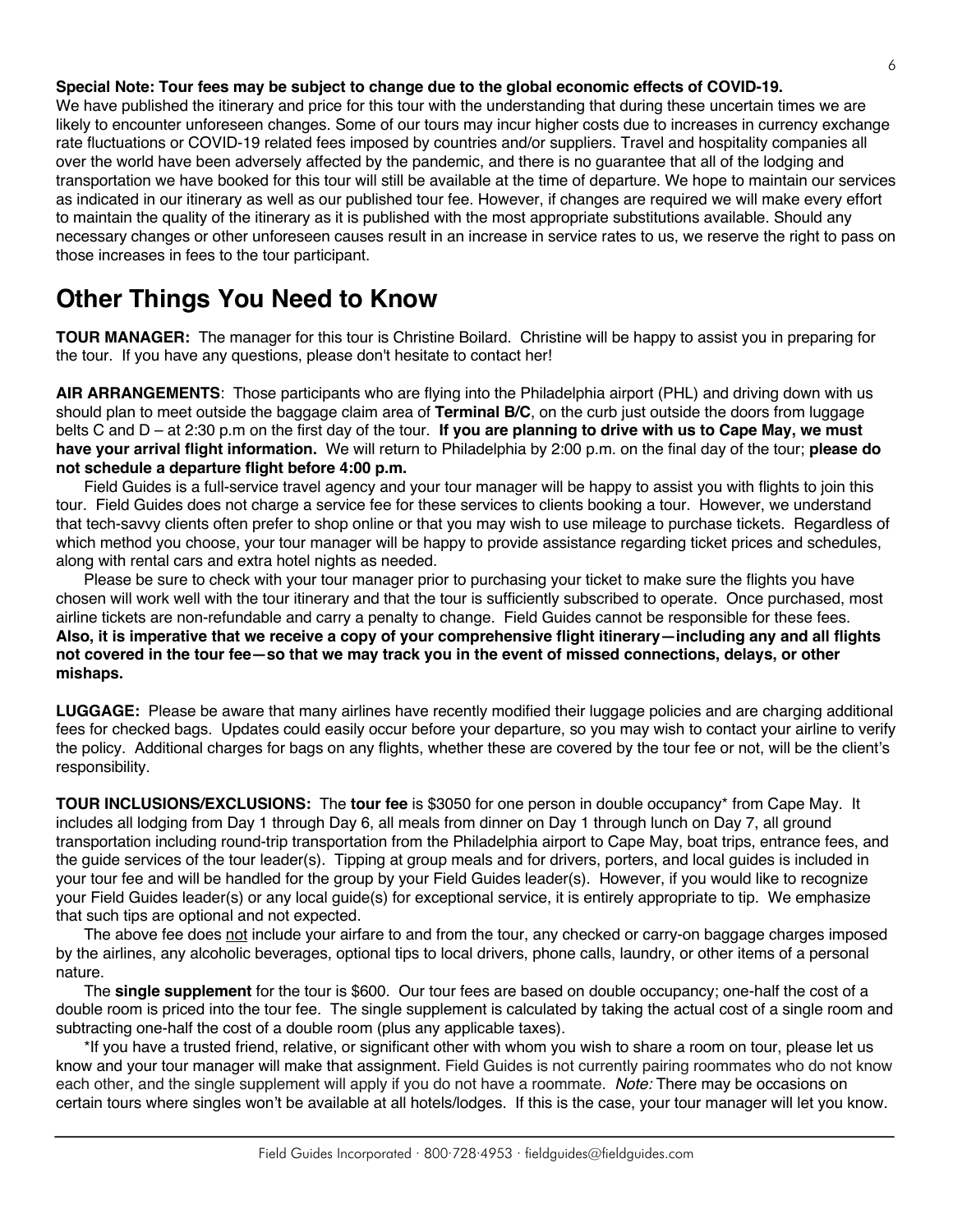You will be advised ahead of time who you will be rooming with and you will have the opportunity to connect with that person before the tour, if you would like.

**TOUR LIMITS:** Our limits are firm and we don't exceed the limit by one to accommodate a couple when only one space remains open. However, on occasion, we will send along a guide in training on a tour. In these cases, one seat in the van or bus will be taken by the guide in training. Our guides will have a rotation system within the vehicle so that clients share the inconvenience equally. We hope this minor inconvenience will be more than offset by the advantages of having another guide along.

**TOUR REGISTRATION: To register for this tour, please [contact our office](https://fieldguides.com/contact-us/)**. Our office will be in touch with you by email by the next business day (Mon-Fri) with instructions on how to complete our new electronic registration form and medical questionnaire. (We are no longer accepting the paper version.)

Please mail your **deposit of \$300** per person, or see our Payment Options at https://fieldquides.com/payment[options/.](https://fieldguides.com/payment-options/) **Full payment** of the tour fee is due 120 days prior to departure, or **by May 20, 2022 (Tour I); May 28, 2022 (Tour II). We will bill you for the final payment at either 120 days or when the tour has reached sufficient subscription to operate, whichever date comes later.**

Please note that if you are traveling on a tour **outside your country of domicile** (for example, outside the US for US residents), we will require **proof of travel insurance**. Since the cost of your trip insurance and airline tickets is generally non-refundable, please do not finalize these purchases until you have received final billing for the tour or have been advised that the tour is sufficiently subscribed to operate by your tour manager.

**SMOKING:** Almost all of our clients prefer a smoke-free environment. If you smoke, please be sensitive to the group and refrain from smoking at meals, in vehicles, and in proximity to the group on trails and elsewhere.

**CANCELLATION POLICY: FOR 2022 TOURS:** Refund of deposit and payment, less \$100 handling fee, will be made if cancellation is received up to 120 days before departure. If cancellation occurs between 119 and 70 days before the departure date, 50% of the tour fee is refundable. Thereafter, all deposits and payments are not refundable and nontransferable. **FOR 2023 TOURS & BEYOND:** Note that beginning in 2023, the 50% refund period will become 179 to 90 days before departure, with no refund thereafter.

Our cancellation policy only applies to payments made to Field Guides for tour (and any services included in those fees). Airline tickets not included in the tour fee and purchased separately often carry penalties for cancellation or change, or are sometimes totally non-refundable. Additionally, if you take out trip insurance the cost of that insurance is not refundable, so it is best to purchase the policy just prior to making full payment for the tour or at the time you purchase airline tickets, depending upon the airline's restrictions.

The right is reserved to cancel any tour prior to departure. In most such cases, full refund will constitute full settlement to the passenger. Note this exception, however: If you have been advised pre-tour that there is a non-refundable portion of your tour fee no matter the reason for Field Guides cancellation of the tour, that portion will not be refunded. The right is reserved to substitute in case of emergency another guide for the original one.

**TRIP CANCELLATION & MEDICAL EMERGENCY INSURANCE:** We strongly recommend you consider purchasing trip cancellation (including medical emergency) insurance to cover your investment in case of injury or illness to you or your family prior to or during a trip. If you are traveling on a tour **outside your country of domicile** (for example, outside the US for US residents), we will **require proof of travel insurance**. Because we must remit early (and substantial) tour deposits to our suppliers, you acknowledge and agree that we will not issue a refund when cancellation occurs within 70 days of departure, and only a partial refund from 70 to 119 days prior to departure (see CANCELLATION POLICY). In addition, the Department of State strongly urges Americans to consult with their medical insurance company prior to traveling abroad to confirm whether their policy applies overseas and if it will cover emergency expenses such as a medical evacuation. US medical insurance plans seldom cover health costs incurred outside the United States unless supplemental coverage is purchased. Furthermore, US Medicare and Medicaid programs do not provide payment for medical services outside the United States.

When making a decision regarding health insurance, Americans should consider that many foreign doctors and hospitals require payment in cash prior to providing service and that a medical evacuation to the United States may cost well in excess of \$50,000. Uninsured travelers who require medical care overseas often face extreme difficulties. When consulting with your insurer prior to your trip, please ascertain whether payment will be made to the overseas healthcare provider or whether you will be reimbursed later for expenses that you incur.